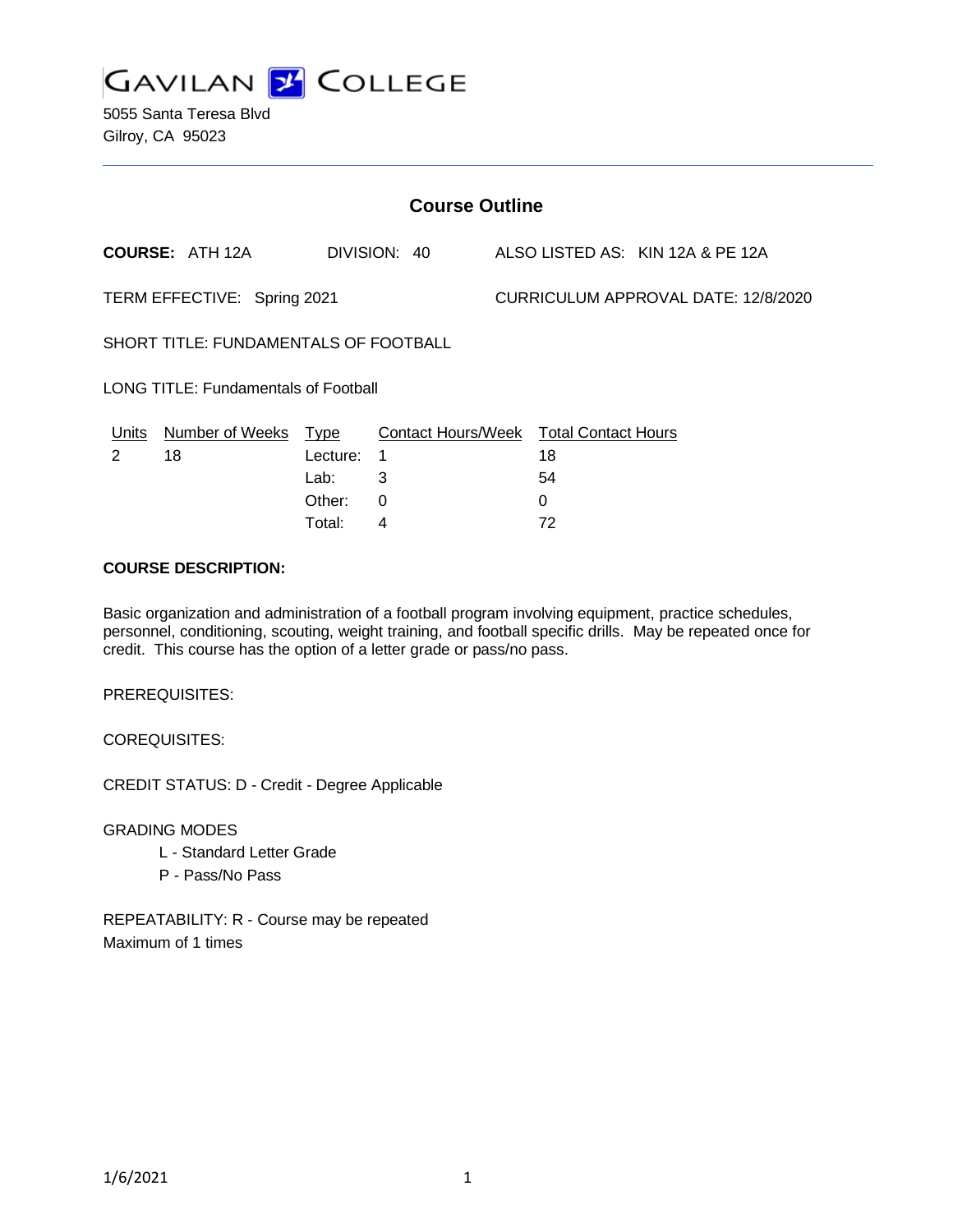SCHEDULE TYPES:

- 02 Lecture and/or discussion
- 03 Lecture/Laboratory
- 04 Laboratory/Studio/Activity
- 047 Laboratory LEH 0.7
- 05 Hybrid
- 71 Dist. Ed Internet Simultaneous
- 72 Dist. Ed Internet Delayed
- 73 Dist. Ed Internet Delayed LAB
- 737 Dist. Ed Internet LAB-LEH 0.7

# **STUDENT LEARNING OUTCOMES:**

By the end of this course, a student should:

1. Explain the rules, basic strategies, and basic offensive, defensive, and special teams theories and demonstrate the fundamental skills required of each.

2. Analyze game tape and recognize and chart offensive and defensive formations.

# **CONTENT, STUDENT PERFORMANCE OBJECTIVES, OUT-OF-CLASS ASSIGNMENTS**

Curriculum Approval Date: 12/8/2020 - **DE MODIFICATION ONLY**

12 Hours (3 Hours Lecture/9 Hours Lab)

Introduction. Discussion of course syllabus, grading procedures, and course expectations. Equipment needs, conditioning, stretching, and drills for football will be presented. Stance and alignment. The essential techniques for a proper stance by each position, including a two point and a three point stance for both offensive and defensive players will be covered. A variety of alignments will be taught based on the position and the play called. Students who repeat this course will be provided leadership roles through peer teaching.

Student Performance Objectives: Demonstrate the proper use of equipment and the correct stretching techniques. Participate in the conditioning drills. Describe the essential techniques for a two point and a three point stance for both offensive and defensive players.

8 Hours (2 Hours Lecture/6 Hours Lab)

Blocking and tackling. Basic blocking and tackling fundamentals including base block, cut block, reach block, as well as an angle tackle and a gang tackle will be discussed and demonstrated. The fundamental mechanics involved in catching a football and defeating a block will be presented. Lecture, demonstration, film, and guided practice will be utilized. Students who repeat this course will become more proficient in these basic skill through repetition of the drills in this course.

Student Performance Objectives: Demonstrate and explain the basic fundamentals involved in blocking and tackling. Discuss and demonstrate how to catch a football and then shed a block.

## 12 Hours (3 Hours Lecture/9 Hours Lab)

The basic rules governing football will be introduced through lecture, discussion, and a video. Case studies will be provided. Students will officiate scrimmages and make the correct rule interpretation based on the situation. Lecture, discussion, and debate on the essential aspects of a football practice, including the use of field equipment, time periods, special team periods, group periods, and conditioning. Students who repeat the course will be provided the opportunity to develop and lead a practice session.

Student Performance Objectives: Discuss and analyze case studies involving rule interpretations. Explain the elements involved when developing a practice schedule.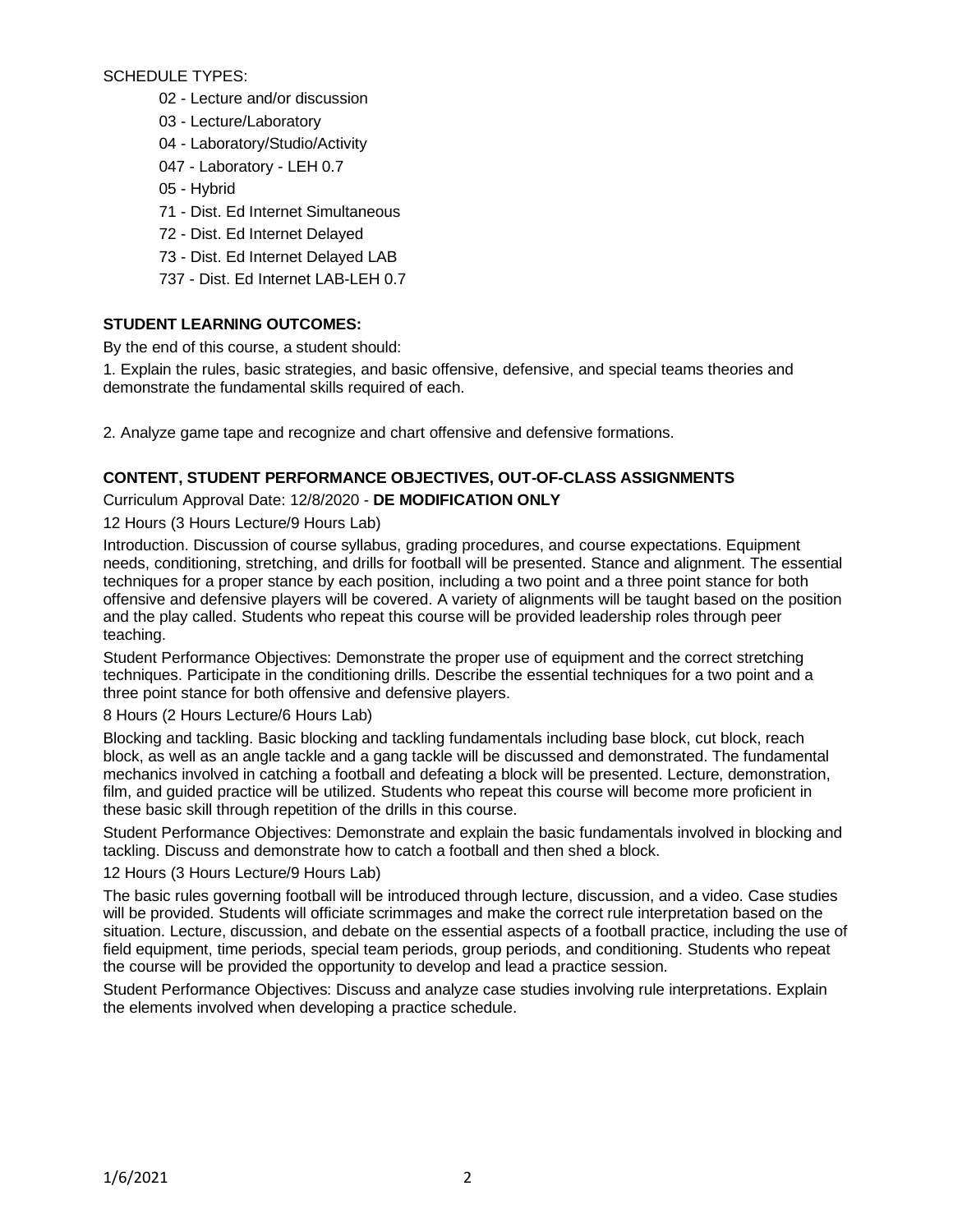### 12 Hours (3 Hours Lecture/9 Hours Lab)

Offensive positions. The basic terminology for each position, hole numbers, gap letters, formation calls, and motion calls will be introduced. Defensive positions. The basic terminology for each defensive front, position, gap letters, formation adjustments, and motion calls will be discussed. Specialty positions. The basic terminology for special teams positions based on each special team will be presented. Lecture and practice opportunities will be provided for each of the positions. Students who repeat the class will explain the basic terminology used for offense, defense, and special teams to a first year student. They will experience participating in a variety of positions.

Student Performance Objectives: Explain the basic terminology used for each offensive, defensive, and special teams position. Demonstrate these concepts through performance in practice and scrimmage situations.

### 8 Hours (2 Hours Lecture/6 Hours Lab)

Offensive situations. Basic offensive strategy and philosophy involving down and distance, field position, defensive adjustments, and personnel will be discussed. Defensive situations. Basic defensive strategy and philosophy involving down and distance, field position, offensive formations, offensive tendencies, and personnel will be explained. Classroom lecture, video analysis, on-field instruction, and drills will be utilized. Students who repeat this course will have an increased knowledge of the strategies involved in offensive and defensive football.

Student Performance Objectives: Demonstrate a variety of offensive and defensive strategies in practice and scrimmage situations. Describe the various offensive and defensive situations.

#### 8 Hours (2 Hours Lecture/6 Hours Lab)

Weight training and conditioning for football. Philosophies and techniques for weight training and basic conditioning principles specific to football will be presented. Students will review and perform lifts based on power, explosion, and auxiliary lifts. Aerobic exercises, anaerobic exercises, and plyometric exercises will be included. Students who repeat this course will become more proficient in their weight training techniques and conditioning for football through repetition of each lift and exercise.

Student Performance Objectives: Describe and demonstrate two lifts each that are used to develop power and to develop explosion. Discuss the benefits of plyometric exercises and list and perform three plyometric exercises.

#### 8 Hours (2 Hours Lecture/6 Hours Lab)

Scouting and game preparation. Philosophies of game preparation including film review, scouting reports, and practice sessions will be introduced. Lecture and testing will be included. Inter-class play, where the students will have the opportunity to utilize the skills, strategies, knowledge, and rules will be provided. Students who repeat the class will become more proficient through supervised repetition in class.

Student Performance Objectives: Demonstrate their skill techniques and knowledge of concepts and strategies through performance in scrimmage and game-like situations.

2 Hours

Final Examination

## **METHODS OF INSTRUCTION:**

Lecture, demonstration, guided practice, video analysis, and discussion.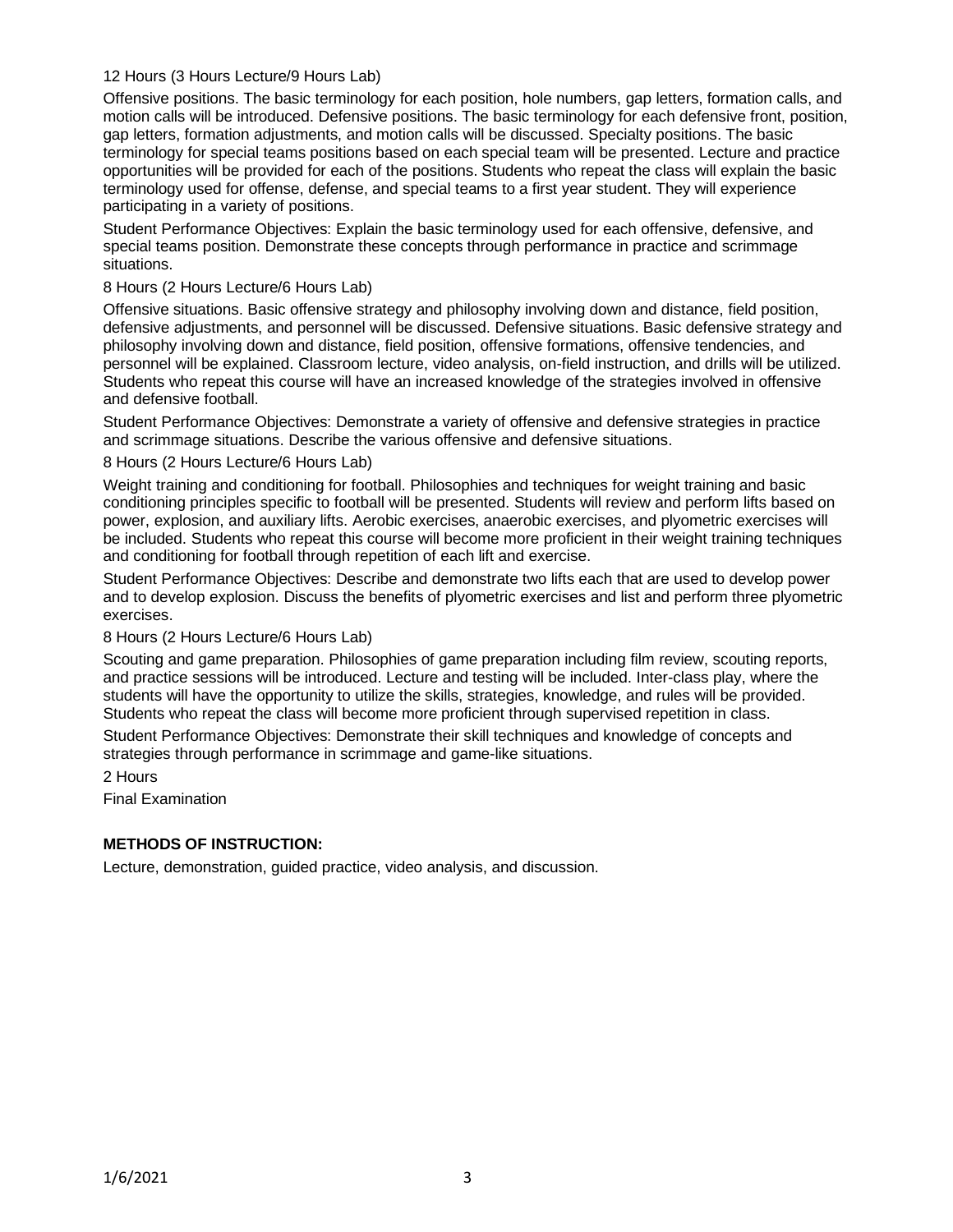# **METHODS OF EVALUATION:**

Writing assignments Percent of total grade: 10.00 % Writing assignments: Written homework Skill demonstrations Percent of total grade: 50.00 % **Demonstration** Objective examinations Percent of total grade: 10.00 % Objective examinations: Multiple Choice, Matching Items, Completion Other methods of evaluation Percent of total grade: 30.00 % Other methods of evaluation: Requires student participation.

### **OUT OF CLASS ASSIGNMENTS:**

Required Outside Hours: 6

Assignment Description: Homework: An out of class assignment will be to video and then review the video of each position players' proper stance and alignment.

Required Outside Hours: 4

Assignment Description: Homework: Students will review film on tackling fundamentals and techniques, on position group tackling drills, and will prepare a presentation for class. They will create a set of drills that could be used to develop hand/eye coordination and footwork.

Required Outside Hours: 6

Assignment Description: Homework: Students will analyze and interpret case studies. They will attend a football game and write an evaluation of the officials' calls. A two hour and fifteen minute practice schedule will be created.

Required Outside Hours: 6

Assignment Description: Homework: Students will design a series of offensive formations which will include diagrams with each position labeled. Each position and gap will be labeled for each defense based on the above offenses. Students will review blocking assignments, return calls, and responsibilities based on each special teams situation.

Required Outside Hours: 4

Assignment Description: Homework: Students will break down a game tape charting the various offenses and defenses used based on the situation.

Required Outside Hours: 4

Assignment Description: Homework: As an out of class assignment, students will video each other and review the tape for proper technique. They will read the handouts provided on plyometric exercises and be prepared to discuss the information in class.

Required Outside Hours: 4

Assignment Description: Homework: Students will review game film and develop a scouting report. In addition they will develop a game preparation plan.

## **REPRESENTATIVE TEXTBOOKS:**

No textbook required. Handouts will be provided as needed.